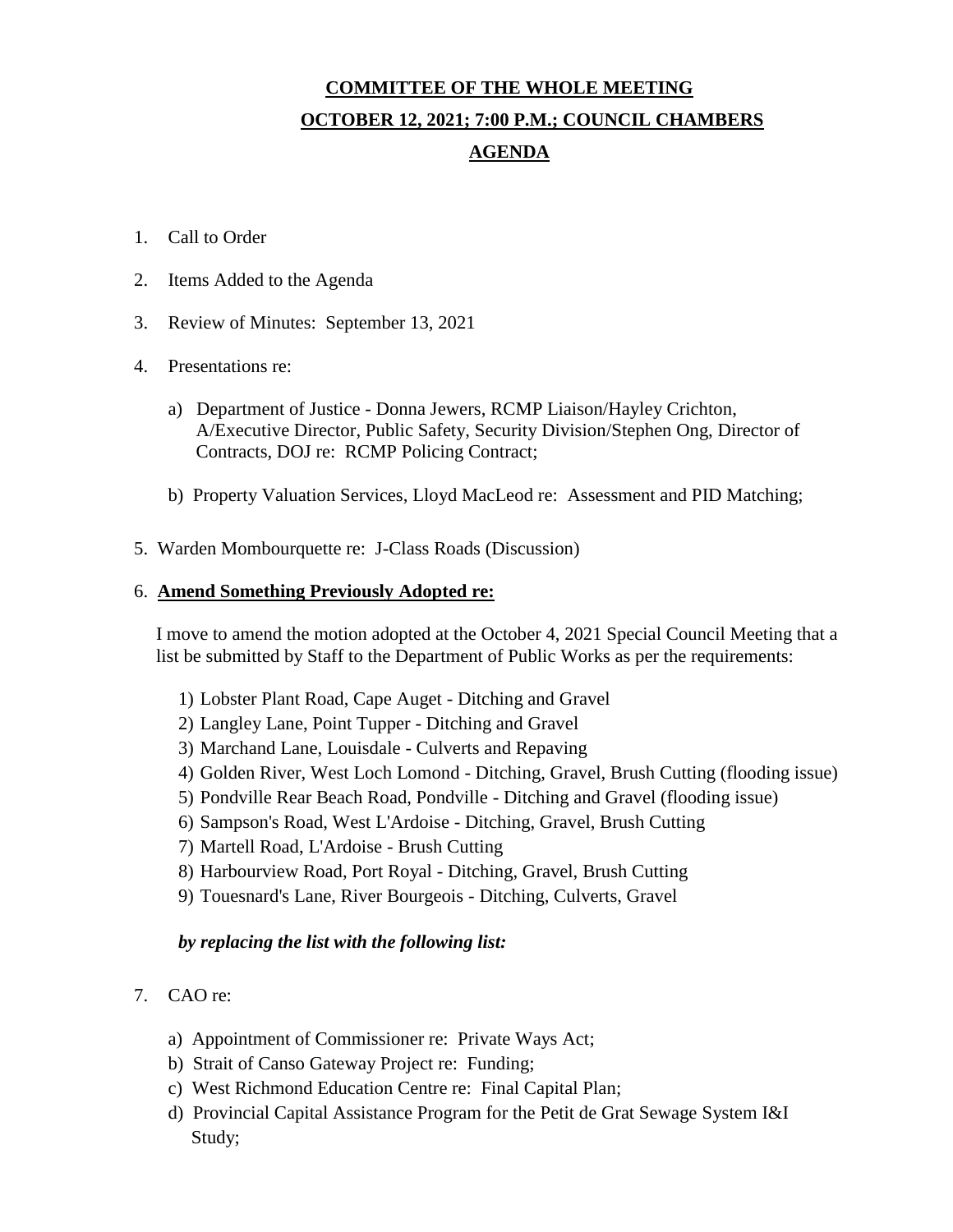- 8. Warden Mombourquette re:
	- a) ACTing Collectively;
	- b) Department and Committee Reporting;
	- c) Vaccination Policy;
	- d) In Person / Virtual Meetings;
	- e) CBREN Contribution agreement
- 9. Correspondence Action Required
	- a) Grant Requests re:
		- Isle Madame iFit Centre Society, Type 4 Regional/Health/General Grant Funds (\$5,821.42);
		- Raising the Villages Cooperative Ltd., Type 4 Regional/Health/General Grant Funds (\$5,000);
		- Waterway Economic Development, Type 4 Regional/Health/General Grant Funds (\$20,125).
	- b) Clint Samson re: Michelle Demers Kennedy, Property Damaged by Fire AAN 01363808;
	- c) Clint Samson re: Lisa Leblanc, Property Damaged by Fire AAN 02499584;
	- d) Jason Martell re: Temporary Borrowing Resolution (TBR) for the St. Peter's & District Volunteer Fire Department;
- 10. Review of Cheques Issued: September 2021
- 11. Review of Action Items from September 13, 2021 Committee of the Whole Meeting
- 12. Items Added to the Agenda
- 13. 15 Minute Question Period (Not Restricted to Items on the Agenda) **PHONE IN** # 902-226-9885
- 14. "In Camera" Session (Personnel)
- 15. Adjournment

## **Question Period Details**

.

PHONE IN: 902-226-9885